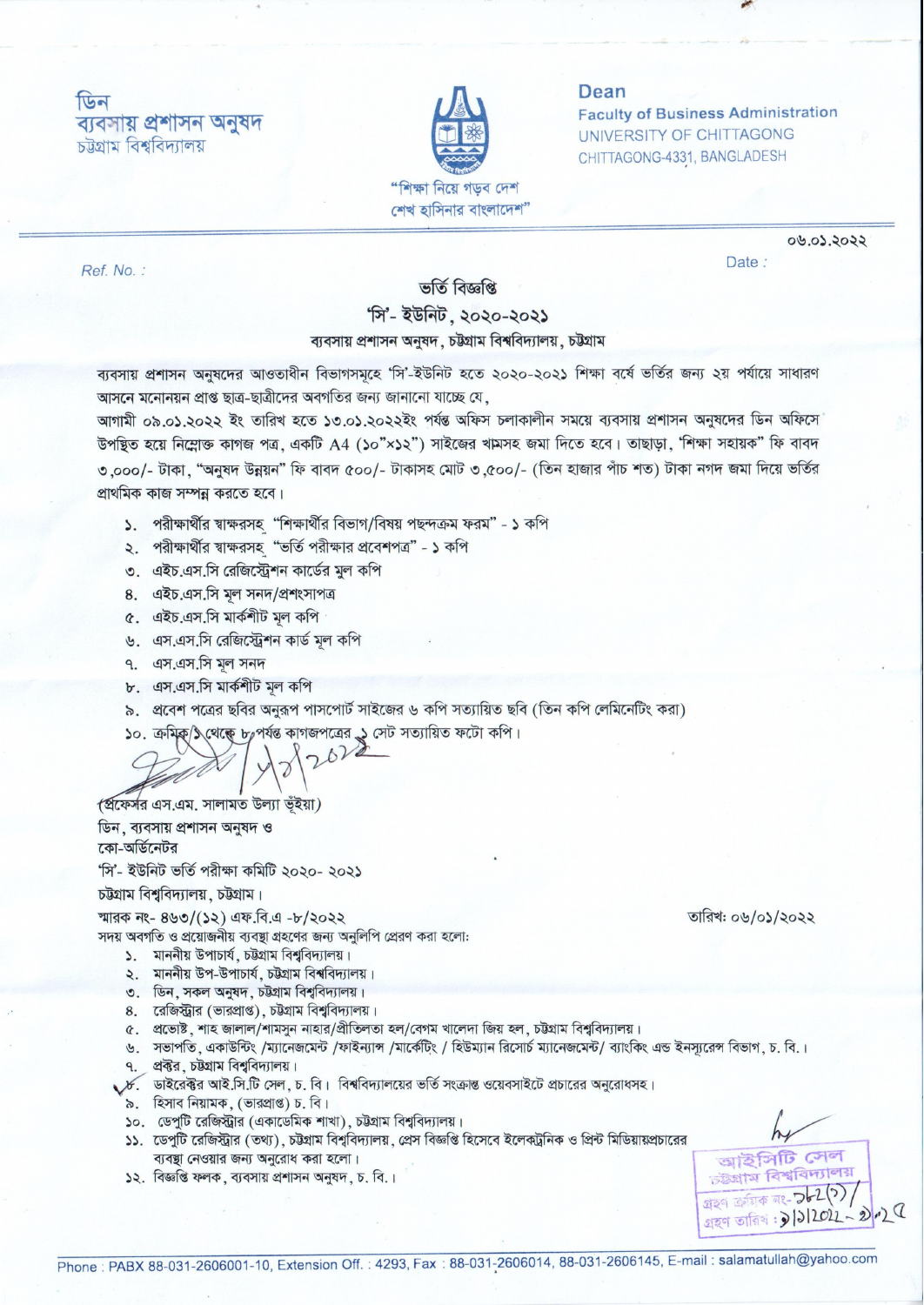| <b>Exam Roll Name</b> |                                 | <b>Merit</b> | <b>Department</b>   | <b>Status</b>                |
|-----------------------|---------------------------------|--------------|---------------------|------------------------------|
| 301781                | <b>SUBAT TAHSIN</b>             | 4            | Dept. of Finance    | Admitted (1)                 |
| 301057                | <b>UMMUL WARA</b>               | 9            | Dept. of Finance    | Admitted (1)                 |
| 311869                | MOHAMMED ABDULLAH AL FORHAD     | 11           | Dept. of Finance    | Admitted (1)                 |
| 304681                | JANNATUN NOOR NAFISA            | 15           | Dept. of Finance    | Admitted (1)                 |
| 302992                | TARINA JAHAN RAIMA              | 16           | Dept. of Finance    | Admitted (1)                 |
| 312037                | EKRAM AHMED SIZZLE              | 18           | Dept. of Finance    | Admitted (1)                 |
| 306920                | AHANAF SIDDIQUE RISHTA          | 21           | Dept. of Finance    | Admitted (1)                 |
| 300126                | SYEDA NISHAT TASNIM             | 28           | Dept. of Finance    | Admitted (1)                 |
| 305938                | MOHAMMAD JOYNAL ABEDIN          | 36           | Dept. of Finance    | Admitted (1)                 |
| 306044                | AYESHA KHATUN TINNI             | 52           | Dept. of Accounting | Admitted (1)                 |
| 309215                | <b>SAKLIMA AKTER</b>            | 56           | Dept. of Finance    | Admitted (1)                 |
| 313660                | OHIDUL ALAM RAYHAN              | 69           | Dept. of Finance    | Admitted (1)                 |
| 310045                | <b>MINHAJ SHAFI SHEHAB</b>      | 70           | Dept. of Finance    | Admitted (1)                 |
| 311567                | SAYEDA JANNATUL FERDOUS ROWSHNI | 71           | Dept. of Finance    | Admitted (1)                 |
| 309672                | MD. MOMINUL HAQUE SHUVO         | 73           | Dept. of Finance    | Admitted (1)                 |
| 310073                | MD.MIZAN                        | 76           | Dept. of Finance    | Admitted (1)                 |
| 309223                | <b>JANNATUL FERDOUS TARIN</b>   | 78           | Dept. of Accounting | Admitted (1)                 |
| 304718                | <b>ASMA KHATUN</b>              | 81           | Dept. of Accounting | Admitted (1)                 |
| 312565                | <b>MEHERUN NESA AFRIN</b>       | 84           | Dept. of Finance    | Admitted (1)                 |
| 300111                | SHAFKAT IBNE PARVEZ             | 87           | Dept. of Finance    | Admitted (1)                 |
| 305421                | MD. AL-SHAHRIA                  | 90           | Dept. of Finance    | Admitted (1)                 |
| 302257                | <b>KAZI ABDUS SAMI</b>          | 91           | Dept. of Finance    | Admitted (1)                 |
| 302673                | SHEMANTI DAS                    | 93           | Dept. of Finance    | Admitted (1)                 |
| 312014                | <b>MD. RAIHAN CHOWDHURY</b>     | 94           | Dept. of Finance    | Admitted (1)                 |
| 301746                | SYEDA NAZIA NISHAT ANISA        | 95           | Dept. of Finance    | Admitted (1)                 |
| 301534                | MAHAMUDUL HOQUE                 | 97           | Dept. of Finance    | Admitted (1)                 |
| 307462                | <b>IMTIAJ MAHAMUD SABID</b>     | 98           | Dept. of Finance    | Admitted (1)                 |
| 304897                | <b>MOHAMMAD MOHSHIN MEAH</b>    | 101          | Dept. of Finance    | Admitted (1)                 |
| 301687                | <b>ARWA MONSUR</b>              | 103          | Dept. of Finance    | Admitted (1)                 |
| 306494                | <b>SANJIDA RASHID</b>           | 105          | Dept. of Finance    | Admitted (1)                 |
| 312239                | LOTFUR RAHAMAN                  | 106          | Dept. of Finance    | Admitted (1)                 |
| 307083                | <b>MOHESNA BEGUM</b>            | 112          | Dept. of Finance    | Admitted (1)                 |
| 307844                | <b>TANJUM ISLAM</b>             | 124          | Dept. of Finance    | Admitted (1)                 |
| 309264                | <b>SAIRA RAHAMAN</b>            | 125          | Dept. of Finance    | Admitted (1)                 |
| 305275                | <b>ATIQUR RAHMAN</b>            | 128          | Dept. of Finance    |                              |
| 305953                | ZARIN NUDAR AZIM                | 131          | Dept. of Finance    | Admitted (1)<br>Admitted (1) |
| 306545                | MONTASIR MAHMUD EBTISAM         | 133          | Dept. of Accounting | Admitted (1)                 |
| 306483                | <b>REPSON BARUA</b>             | 134          | Dept. of Finance    | Admitted (1)                 |
| 305752                | <b>EKRAM HOSSAIN</b>            | 137          | Dept. of Accounting | Admitted (1)                 |
| 301096                | <b>MD SAFI UDDIN</b>            | 140          | Dept. of Finance    | Admitted (1)                 |
| 303897                | <b>NOBEL DEY</b>                | 143          | Dept. of Finance    | Admitted (1)                 |
| 302506                | SHAHRIAR HOSSAIN                | 148          | Dept. of Finance    | Admitted (1)                 |
| 301267                | <b>TASNIM SIDDIQUA</b>          | 149          | Dept. of Finance    | Admitted (1)                 |
| 313005                | <b>FABIANA ZAMAN</b>            | 151          | Dept. of Finance    | Admitted (1)                 |
| 306243                | <b>TRIBANI DUTTA</b>            | 153          | Dept. of Finance    | Admitted (1)                 |
| 302280                | SYEDA NOWSHIN ZAMAN             | 154          | Dept. of Finance    | Admitted (1)                 |
| 304975                | <b>BISHNU DATTA</b>             | 155          | Dept. of Finance    | Admitted (1)                 |
| 306947                | MD. KAWSAR ALAM TASIN           | 156          | Dept. of Finance    | Admitted (1)                 |
| 312133                | <b>JESMIN AKTHER</b>            | 157          | Dept. of Marketing  | Admitted (1)                 |
| 303255                | <b>AMIT DEY</b>                 | 161          | Dept. of Finance    | Admitted (1)                 |
| 309685                | <b>TRINA BAIDYA</b>             | 162          | Dept. of Finance    | Admitted (1)                 |
|                       | PUSHPITA BHATTACHARJEE          | 164          | Dept. of Finance    | Admitted (1)                 |
| 311699<br>311146      | SUBRINA SHAHRIN SHIFA           | 165          | Dept. of Finance    |                              |
|                       |                                 | 167          |                     | Admitted (1)<br>Admitted (1) |
| 302641<br>306285      | <b>ISRAT JAHAN TABITA</b>       | 172          | Dept. of Accounting | Migrated (1)                 |
|                       | <b>JANNATUL FERDOUS</b>         | 176          | Dept. of Finance    |                              |
| 303152                | MAHAMUDA AKTHER                 | 178          | Dept. of Finance    | Migrated (1)<br>Admitted (1) |
| 312495                | ROMANA AFRIN JOBEDA             |              | Dept. of Marketing  | Admitted (1)                 |
| 309476                | MIFTAHUL JANNAT MISKAT          | 179          | Dept. of Accounting |                              |
| 303035                | <b>MD. UJJAL HOSSEN</b>         | 183          | Dept. of Accounting | Admitted (1)                 |
| 308221                | MD. ABDULLAH AL MAHMUD          | 185          | Dept. of Accounting | Admitted (1)                 |
| 305345                | <b>ISRAT JERIN</b>              | 186          | Dept. of Finance    | Migrated (1)                 |
| 309470                | SAJID RAIHAN                    | 189          | Dept. of Finance    | Migrated (1)                 |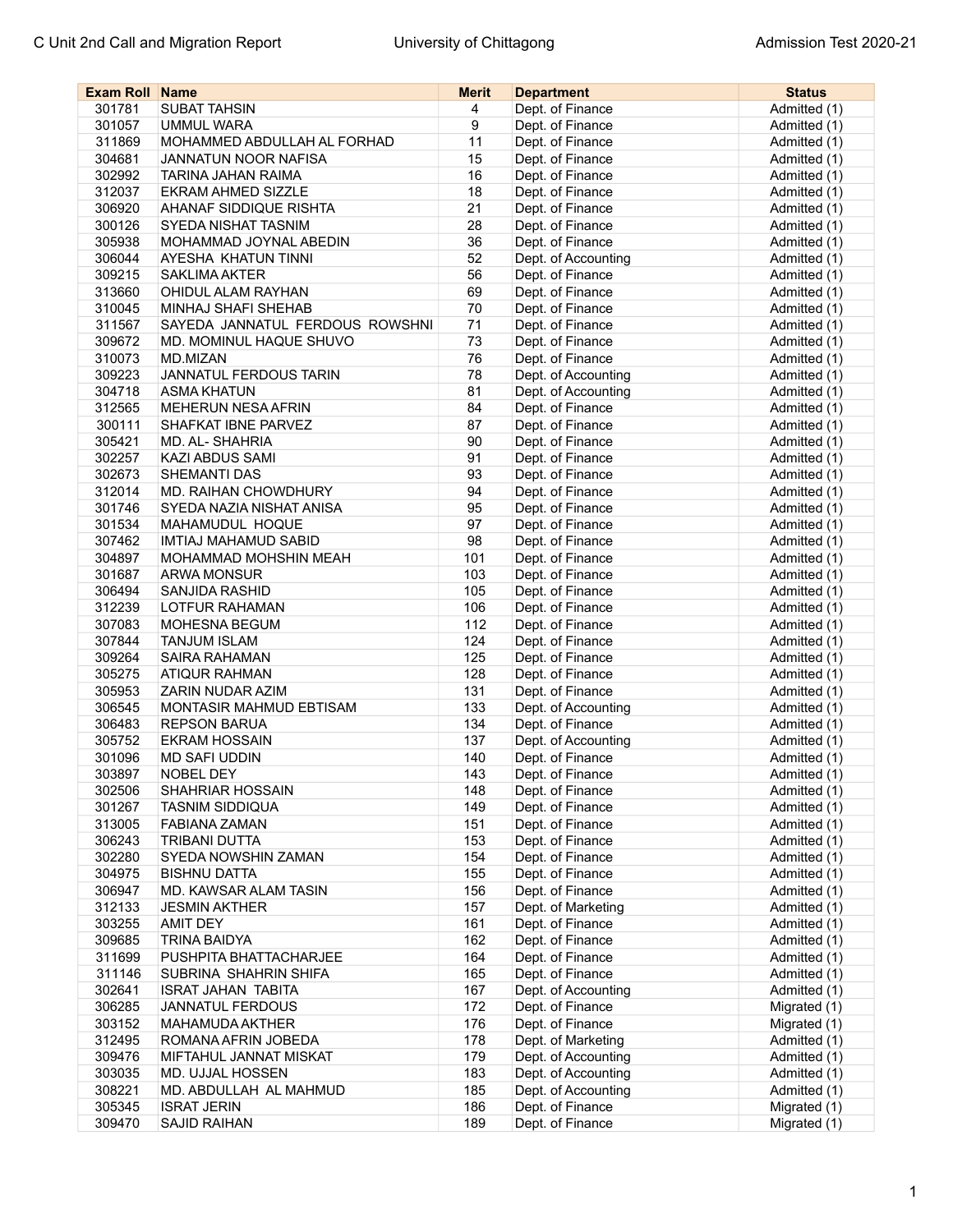| <b>Exam Roll Name</b> |                                | <b>Merit</b> | <b>Department</b>                | <b>Status</b> |
|-----------------------|--------------------------------|--------------|----------------------------------|---------------|
| 312088                | <b>REZIA SULTANA</b>           | 191          | Dept. of Finance                 | Migrated (1)  |
| 307881                | MOHAMMED JAHANGIR ALAM NOYON   | 196          | Dept. of Finance                 | Migrated (1)  |
| 308683                | AFRIN SULTANA SANJI            | 197          | Dept. of Accounting              | Admitted (1)  |
| 300382                | HUMAIRA KHANAM                 | 198          | Dept. of Finance                 | Migrated (1)  |
| 312301                | <b>TASMIN AKTER CHOWDHURY</b>  | 203          | Dept. of Accounting              | Admitted (1)  |
| 310393                | JANNATUL FERDOUS FARIHA        | 205          | Dept. of Finance                 | Migrated (1)  |
| 300663                | <b>SADIA RAHMAN</b>            | 207          | Dept. of Accounting              | Admitted (1)  |
| 305267                | NAHID SULTANA TULTUL           | 208          | Dept. of Human Resources Managem | Admitted (1)  |
| 308436                | <b>ISMAM ABEDIN</b>            | 210          | Dept. of Finance                 | Migrated (1)  |
| 306587                | <b>NAHID IBRAHIM HIMEL</b>     | 211          | Dept. of Finance                 | Migrated (1)  |
| 302710                | <b>DIPANTA NEOGI DIPTA</b>     | 214          | Dept. of Finance                 | Migrated (1)  |
| 303464                | <b>AFROJALIA</b>               | 216          | Dept. of Finance                 | Migrated (1)  |
| 312033                | <b>TAHMINA AKTER</b>           | 219          | Dept. of Finance                 | Migrated (1)  |
| 312669                | MOHAMMAD SHAFAAT JAMIL         | 221          | Dept. of Finance                 | Migrated (1)  |
| 309798                | MOHAMMED EYAS UDDIN TAMIM      | 223          | Dept. of Finance                 | Migrated (1)  |
| 309204                | <b>JANNATUN NESA CHUMKE</b>    | 229          | Dept. of Finance                 | Migrated (1)  |
| 302374                | SHRABONI CHAKRABORTY           | 231          | Dept. of Marketing               | Admitted (1)  |
| 309516                | SAIKA FERDOUS                  | 233          | Dept. of Finance                 | Migrated (1)  |
| 310156                | <b>ARITRA MAZUMDER</b>         | 234          | Dept. of Finance                 | Migrated (1)  |
| 301649                | <b>MD. ABU IMRAN SIDDIQUE</b>  | 236          | Dept. of Finance                 | Migrated (1)  |
| 313504                | FARDIN AHMED SAMIR             | 238          | Dept. of Accounting              | Admitted (1)  |
| 313717                | MD. SAYEB KHAN RAHAT           | 242          | Dept. of Finance                 | Migrated (1)  |
| 304039                | SYEDA JAREEN SAGIR             | 246          | Dept. of Accounting              | Admitted (1)  |
| 305069                | RAMIJ UDDIN                    | 247          | Dept. of Finance                 | Migrated (1)  |
| 311097                | MD ZOBAYER HOSSAIN             | 248          | Dept. of Finance                 | Migrated (1)  |
| 312017                | FARJANA YESMIN TUMPA           | 251          | Dept. of Finance                 | Migrated (1)  |
| 308712                | <b>ISRAK JAKIA SULTANA IMA</b> | 255          | Dept. of Finance                 | Migrated (1)  |
| 303649                | TANZILA MOHSIN                 | 259          | Dept. of Finance                 | Migrated (1)  |
| 306230                | <b>FAHIMA AKTER TINNY</b>      | 261          | Dept. of Accounting              | Admitted (1)  |
| 310114                | NUSRAT JAHAN EVA.              | 265          | Dept. of Accounting              | Migrated (1)  |
| 300501                | <b>ZUNEE BARUA</b>             | 267          | Dept. of Finance                 | Migrated (1)  |
| 311409                | ROWNOK TABASSUM                | 269          | Dept. of Accounting              | Migrated (1)  |
| 313365                | JANNATUL MAWA                  | 272          | Dept. of Finance                 | Migrated (1)  |
| 301674                | AMATULLAH UMAINA BUSHRA        | 273          | Dept. of Human Resources Managem | Admitted (1)  |
| 304559                | MD. AMINUL ISLAM RIFAT         | 274          | Dept. of Finance                 | Migrated (1)  |
| 307979                | NADIA AFRIN NIMA               | 278          | Dept. of Accounting              | Migrated (1)  |
| 308368                | MUNIZA NAMIRA AHMED            | 279          | Dept. of Finance                 | Migrated (1)  |
| 307410                | YESMIN AFROSE NADIA            | 282          | Dept. of Finance                 | Migrated (1)  |
| 300848                | FAHIMA AHMED MITHILA           | 286          | Dept. of Accounting              | Migrated (1)  |
| 304947                | UMMA SAIMA LIMA                | 287          | Dept. of Marketing               | Admitted (1)  |
| 303876                | SURAIYA TARANUM                | 288          | Dept. of Accounting              | Migrated (1)  |
| 305815                | <b>ISRAT JAHAN</b>             | 292          | Dept. of Finance                 | Migrated (1)  |
| 300254                | MOHAMMED SADMAN ISLAM          | 299          | Dept. of Finance                 | Migrated (1)  |
| 308403                | <b>RAKIB HOSSEN</b>            | 300          | Dept. of Finance                 | Migrated (1)  |
| 301660                | <b>IMRAN HOSSEN</b>            | 302          | Dept. of Finance                 | Migrated (1)  |
| 312760                | <b>RIJA AKTAR</b>              | 303          | Dept. of Finance                 | Migrated (1)  |
| 313326                | <b>MEHRUB HOSSAIN</b>          | 305          | Dept. of Finance                 | Migrated (1)  |
| 310644                | <b>BIBI MARIUM</b>             | 306          | Dept. of Finance                 | Migrated (1)  |
| 301476                | ABDULLAH MEHDI CHOWDHURY NAVID | 309          | Dept. of Finance                 | Migrated (1)  |
| 311129                | ADILA MAIMUNA RODOSHI          | 311          | Dept. of Finance                 | Migrated (1)  |
| 300660                | MOHAMMAD ATIQUE ULLAH          | 312          | Dept. of Finance                 | Migrated (1)  |
| 302368                | <b>ARNAB CHOWDHURY</b>         | 316          | Dept. of Finance                 | Migrated (1)  |
| 301713                | JOYONTA DEY                    | 317          | Dept. of Finance                 | Migrated (1)  |
| 308238                | UMMA KULSUM RIZA               | 319          | Dept. of Accounting              | Migrated (1)  |
| 302289                | MANASHI BARUA                  | 320          | Dept. of Finance                 | Migrated (1)  |
| 303550                | MD. SAIFUR RAHMAN              | 325          | Dept. of Accounting              | Migrated (1)  |
| 313103                | MOHAMMAD ABRAR JAHIN KHAN      | 326          | Dept. of Finance                 | Migrated (1)  |
| 300712                | <b>TASRINA HOSSAIN</b>         | 327          | Dept. of Accounting              | Migrated (1)  |
| 302848                | <b>FABLIHA SADIKA</b>          | 329          | Dept. of Finance                 | Migrated (1)  |
| 306284                | MD. HAMIM                      | 331          | Dept. of Finance                 | Migrated (1)  |
| 305789                | <b>RETU PARNA DAS</b>          | 333          | Dept. of Finance                 | Migrated (1)  |
| 313756                | BIBI MORIAM FARZANA            | 334          | Dept. of Accounting              | Migrated (1)  |
|                       |                                |              |                                  |               |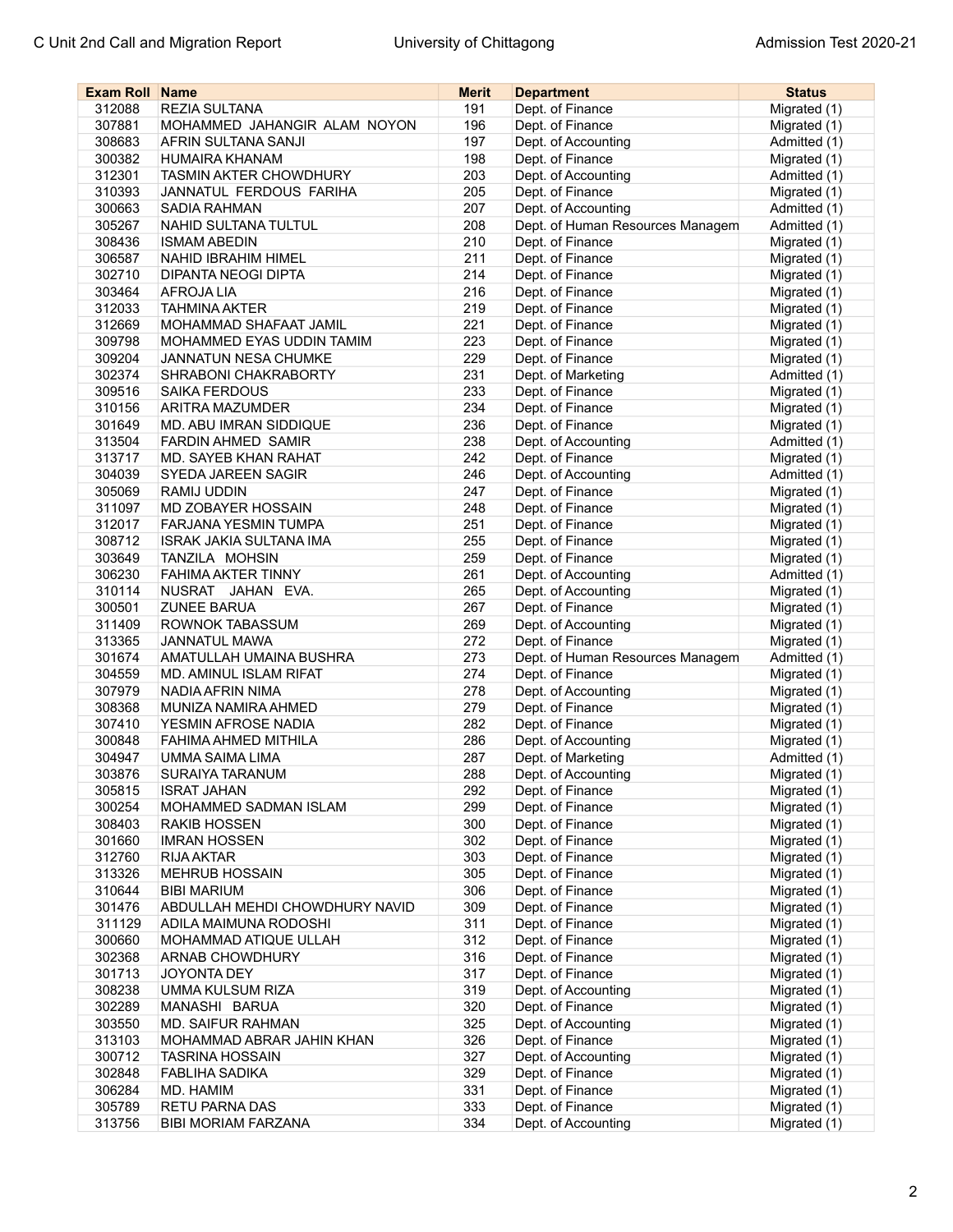| <b>Exam Roll Name</b> |                                | <b>Merit</b> | <b>Department</b>                | <b>Status</b> |
|-----------------------|--------------------------------|--------------|----------------------------------|---------------|
| 304575                | <b>NOWSHIN SELIM</b>           | 336          | Dept. of Finance                 | Migrated (1)  |
| 308905                | <b>MD. RAKIBUL ISLAM</b>       | 338          | Dept. of Accounting              | Migrated (1)  |
| 306133                | KAMRUN NAHAR LIZA              | 339          | Dept. of Marketing               | Admitted (1)  |
| 307249                | NUSRAT JAHAN PRIMA             | 343          | Dept. of Management              | Admitted (1)  |
| 311643                | <b>RIPA DEY</b>                | 344          | Dept. of Marketing               | Admitted (1)  |
| 304768                | MOHAMMED FABIAN ASHAB          | 345          | Dept. of Marketing               | Admitted (1)  |
| 305384                | <b>ZIBRAN TAYEBI</b>           | 349          | Dept. of Accounting              | Migrated (1)  |
| 308076                | MD. ABDUR RAHIM EMON           | 350          | Dept. of Accounting              | Migrated (1)  |
| 303626                | MD. SHAHEDUL ISLAM             | 351          | Dept. of Accounting              | Migrated (1)  |
| 308862                | <b>ISRAT JAHAN</b>             | 354          | Dept. of Human Resources Managem | Admitted (1)  |
| 300763                | <b>ANKUR DAS</b>               | 358          | Dept. of Marketing               | Admitted (1)  |
| 307945                | SANJIDA ISRAT MIM              | 362          | Dept. of Accounting              | Migrated (1)  |
| 306532                | <b>ANISUR RAHMAN</b>           | 364          | Dept. of Accounting              | Migrated (1)  |
| 303241                | <b>MD. SHORIF GAZI</b>         | 366          | Dept. of Accounting              | Migrated (1)  |
| 313895                | SHAIRA MUSLIM NOURIN           | 367          | Dept. of Accounting              | Migrated (1)  |
| 308524                | <b>TAMANNA AKTER</b>           | 370          | Dept. of Marketing               | Admitted (1)  |
| 308606                | SHUVA MAZUMDER                 | 378          | Dept. of Accounting              | Migrated (1)  |
| 303797                | MD. RAFIUL AZMAIN              | 382          | Dept. of Accounting              | Migrated (1)  |
| 303948                | SANJIDA KHANAM OWISHE          | 392          | Dept. of Marketing               | Migrated (1)  |
| 304886                | <b>DIPA NANDI</b>              | 395          | Dept. of Accounting              | Migrated (1)  |
| 306308                | <b>MONIR ULLAH</b>             | 396          | Dept. of Management              | Admitted (1)  |
| 304889                | <b>NUZHATUL KOWNINE</b>        | 399          | Dept. of Accounting              | Migrated (1)  |
| 313255                | <b>ZUNAIDUL ISLAM</b>          | 400          | Dept. of Accounting              | Migrated (1)  |
| 311119                | SADIA SULTANA                  | 404          | Dept. of Banking & Insurance     | Admitted (1)  |
| 302034                | <b>SAKI AKTER</b>              | 405          | Dept. of Accounting              | Migrated (1)  |
| 301238                | <b>MD. SHAKIL</b>              | 406          | Dept. of Management              | Admitted (1)  |
| 300751                | ALI HASAN SAIMON               | 414          | Dept. of Accounting              | Migrated (1)  |
| 305557                | <b>IMRAN HOSEN</b>             | 415          | Dept. of Accounting              | Migrated (1)  |
| 311116                | MD. ABDUR RAHMAN               | 417          | Dept. of Management              | Admitted (1)  |
| 307951                | MOSAMMAD AFRIN SULTANA MUNMUN  | 418          | Dept. of Human Resources Managem | Admitted (1)  |
| 307565                | MOFAZZEL KARIM                 | 419          | Dept. of Accounting              | Migrated (1)  |
| 308928                | MOHAMMAD IRFAN UDDIN           | 420          | Dept. of Marketing               | Migrated (1)  |
| 305806                | TAJRIAN KHANOM TOMA            | 421          | Dept. of Human Resources Managem | Admitted (1)  |
| 304540                | <b>SUBAH TAHASIN</b>           | 422          | Dept. of Accounting              | Migrated (1)  |
| 305794                | <b>ANTORA DAS</b>              | 426          | Dept. of Accounting              | Migrated (1)  |
| 312718                | <b>ISRAT JAHAN</b>             | 427          | Dept. of Management              | Admitted (1)  |
| 311597                | MOHAMMAD RAYHAN CHOWDHURY      | 428          | Dept. of Accounting              | Migrated (1)  |
| 303252                | PARVEZ HOSSEN                  | 431          | Dept. of Accounting              | Migrated (1)  |
| 302929                | MD. SAZZAD HOSSEN IQBAL        | 434          | Dept. of Marketing               | Migrated (1)  |
| 310926                | <b>ARPITA DUTTA</b>            | 435          | Dept. of Accounting              | Migrated (1)  |
| 308393                | DIPANNITA ADHIKARY             | 437          | Dept. of Accounting              | Migrated (1)  |
| 306510                | MD JAMAN HOSSEN                | 442          | Dept. of Accounting              | Migrated (1)  |
| 302999                | MOHAMMAD HASAN UDDIN           | 443          | Dept. of Accounting              | Migrated (1)  |
| 308648                | <b>JINIA BINTE SIDDIQUA</b>    | 444          | Dept. of Human Resources Managem | Admitted (1)  |
| 306858                | MOHAMMAD ROKIBUL HASAN MASRAFI | 446          | Dept. of Accounting              | Migrated (1)  |
| 303259                | SUMIA SULTANA HIMU             | 448          | Dept. of Accounting              | Migrated (1)  |
| 309279                | NIRJHARA ROY                   | 450          | Dept. of Accounting              | Migrated (1)  |
| 304354                | <b>MARIA BINTE MUHIB</b>       | 452          | Dept. of Accounting              | Migrated (1)  |
| 301250                | OMMA HAFSA                     | 454          | Dept. of Accounting              | Migrated (1)  |
| 304895                | ANIKA TABASSUM.                | 456          | Dept. of Accounting              | Migrated (1)  |
| 306728                | NIPA DEY                       | 459          | Dept. of Accounting              | Migrated (1)  |
| 305741                | DOWLADUR RAHMAN                | 460          | Dept. of Accounting              | Migrated (1)  |
| 303642                | ALI HASAN JUEL                 | 462          | Dept. of Management              | Migrated (1)  |
| 302581                | <b>MARIA SULTANA</b>           | 463          | Dept. of Management              | Migrated (1)  |
| 309669                | SUMAIYA MOSTAFA                | 466          | Dept. of Accounting              |               |
|                       |                                | 467          |                                  | Migrated (1)  |
| 309188                | NISHAT TABASSUM MAWLA          | 469          | Dept. of Accounting              | Migrated (1)  |
| 306469                | MOHAMMAD SOHEL                 |              | Dept. of Accounting              | Migrated (1)  |
| 307766                | MOHAMMAD NAEEM UDDIN           | 470          | Dept. of Accounting              | Migrated (1)  |
| 305223                | MOHAMMAD HASAN                 | 471          | Dept. of Accounting              | Migrated (1)  |
| 313592                | SYED AZMAIN TAHER              | 472          | Dept. of Marketing               | Migrated (1)  |
| 308725                | SHARMIN AKTER SIPA             | 476          | Dept. of Accounting              | Migrated (1)  |
| 302545                | HOMAIRA JANNAT                 | 478          | Dept. of Human Resources Managem | Admitted (1)  |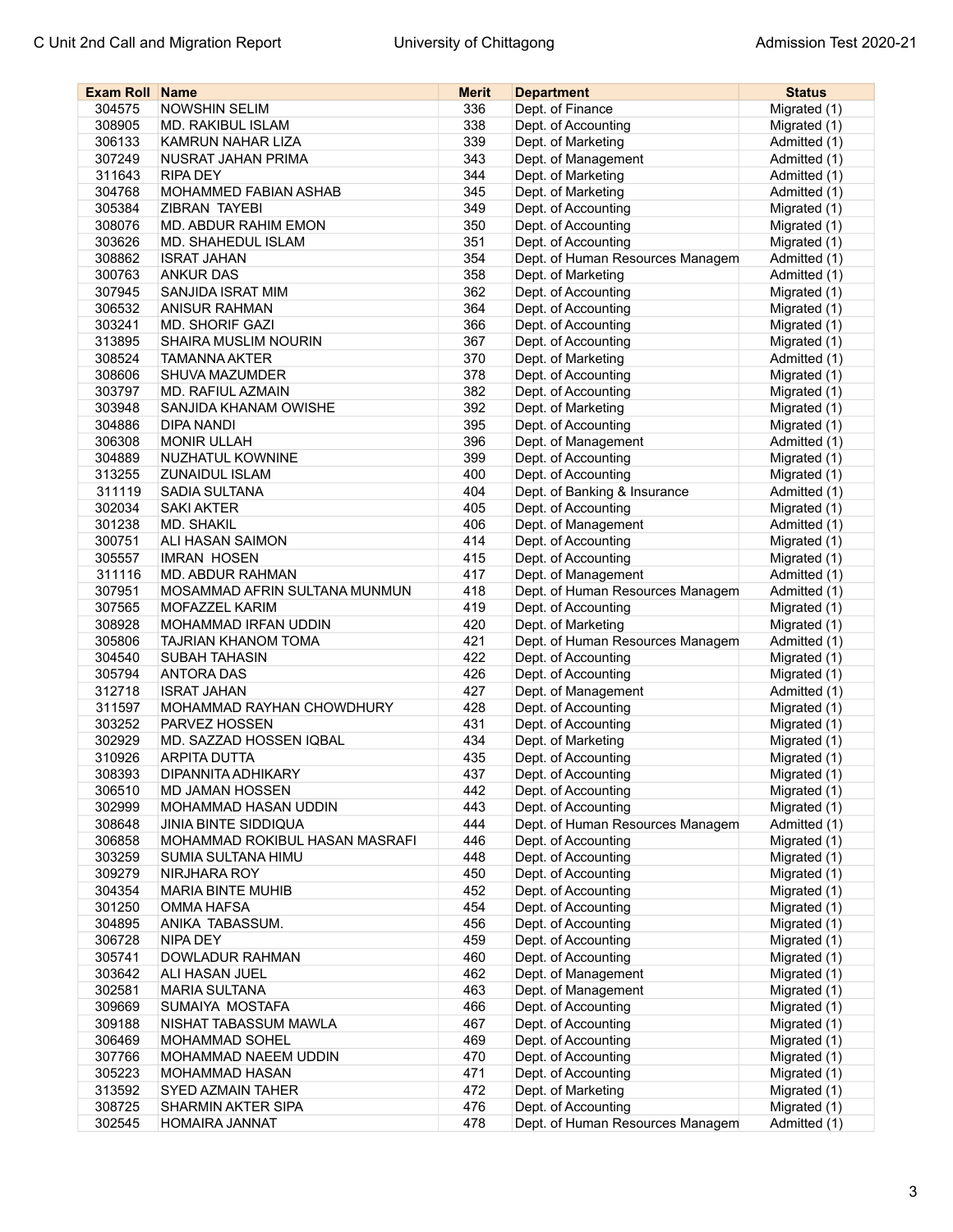| <b>Exam Roll Name</b> |                               | Merit      | <b>Department</b>                | <b>Status</b>                |
|-----------------------|-------------------------------|------------|----------------------------------|------------------------------|
| 301528                | SADIA ISLAM SUMAIYA           | 479        | Dept. of Accounting              | Migrated (1)                 |
| 304663                | <b>ISRAT JAHAN MOHUA</b>      | 480        | Dept. of Accounting              | Migrated (1)                 |
| 308181                | MD ARFATH UDDIN SIDDIQUE      | 482        | Dept. of Accounting              | Migrated (1)                 |
| 307294                | <b>JALIL AHAMMAD</b>          | 484        | Dept. of Accounting              | Migrated (1)                 |
| 301655                | MOHAMMAD NEWAZ UDDIN          | 485        | Dept. of Accounting              | Migrated (1)                 |
| 312015                | SAKIBUL ISLAM                 | 486        | Dept. of Accounting              | Migrated (1)                 |
| 307372                | <b>MOST. SADIA AKTER</b>      | 487        | Dept. of Banking & Insurance     | Admitted (1)                 |
| 311836                | <b>TANJIDA TAHER</b>          | 490        | Dept. of Accounting              | Migrated (1)                 |
| 313466                | NUZHAT TABASSUM               | 491        | Dept. of Management              | Migrated (1)                 |
| 307252                | MD. RAJU CHOWDHURY            | 492        | Dept. of Accounting              | Migrated (1)                 |
| 310704                | MD. SHAIDUR RAHMAN SHAWON     | 494        | Dept. of Accounting              | Migrated (1)                 |
| 303664                | HUMYRA ALAM TANJILA           | 495        | Dept. of Accounting              | Migrated (1)                 |
| 313287                | <b>MITHUN RAHMAN</b>          | 496        | Dept. of Accounting              | Migrated (1)                 |
| 301137                | SHIRIA SHABNAM RAHA           | 499        | Dept. of Accounting              | Migrated (1)                 |
| 303167                | MOST. SHIMU AKTHER            | 504        | Dept. of Management              | Migrated (1)                 |
| 311379                | <b>JANNATUL NAIMA</b>         | 505        | Dept. of Accounting              | Migrated (1)                 |
| 305882                | SHORNA AKTER KOLI             | 506        | Dept. of Accounting              | Migrated (1)                 |
|                       | G. M. SOLAIMAN                |            |                                  |                              |
| 313021                |                               | 508<br>510 | Dept. of Accounting              | Migrated (1)<br>Migrated (1) |
| 306023                | NUJHAT HASAN                  |            | Dept. of Accounting              |                              |
| 306598                | <b>ARPITA SAHA</b>            | 512        | Dept. of Accounting              | Migrated (1)                 |
| 313661                | MD. MAHAFUJ AHAMMED           | 513        | Dept. of Accounting              | Migrated (1)                 |
| 300561                | SADIA AFRIN RUNY              | 515        | Dept. of Accounting              | Migrated (1)                 |
| 312929                | FARJANA AFRIN                 | 516        | Dept. of Accounting              | Migrated (1)                 |
| 306452                | MOHAMMAD JAMSHEDUL ALAM       | 518        | Dept. of Accounting              | Migrated (1)                 |
| 305700                | MD.MAHMUDUL HASAN MURAD       | 523        | Dept. of Management              | Migrated (1)                 |
| 313710                | MINHAZ UDDIN                  | 525        | Dept. of Accounting              | Migrated (1)                 |
| 304824                | PRANTO KUMAR SAHA             | 527        | Dept. of Accounting              | Migrated (1)                 |
| 306317                | FARHANA JANNAT                | 528        | Dept. of Marketing               | Migrated (1)                 |
| 311623                | <b>AJOY SARKAR</b>            | 529        | Dept. of Accounting              | Migrated (1)                 |
| 305016                | <b>MD. SAIMON ISLAM</b>       | 530        | Dept. of Marketing               | Migrated (1)                 |
| 307162                | <b>SAMIN YASAR</b>            | 533        | Dept. of Human Resources Managem | Migrated (1)                 |
| 301398                | SAMIA JASHIM MONISHA          | 538        | Dept. of Management              | Migrated (1)                 |
| 306083                | <b>SANU AKTER</b>             | 540        | Dept. of Management              | Migrated (1)                 |
| 303996                | SHEIKH MOHAMMAD SAHARIA SAMIR | 543        | Dept. of Marketing               | Migrated (1)                 |
| 302658                | MD. ABBAS UDDIN SAIKOT        | 547        | Dept. of Marketing               | Migrated (1)                 |
| 312606                | <b>SAHIN ALAM</b>             | 552        | Dept. of Marketing               | Migrated (1)                 |
| 302229                | MOHAMMAD AIYUB                | 553        | Dept. of Marketing               | Migrated (1)                 |
| 305167                | <b>MYSHARA HOSSAIN</b>        | 556        | Dept. of Management              | Migrated (1)                 |
| 306383                | JANNATUL FERDAOUS             | 557        | Dept. of Marketing               | Migrated (1)                 |
| 312336                | <b>RAKIB HUSSAIN</b>          | 558        | Dept. of Management              | Called (2)                   |
| 309251                | <b>ISTIAK AHAMMED</b>         | 559        | Dept. of Management              | Called (2)                   |
| 306282                | MD. RATUL TALUKDER            | 561        | Dept. of Human Resources Managem | Called (2)                   |
| 310716                | <b>NAIMA RAHMAN</b>           | 562        | Dept. of Management              | Called (2)                   |
| 306193                | TAHMINA YESMIN LABONI         | 563        | Dept. of Marketing               | Called (2)                   |
| 312631                | <b>MESHKAT BIN IDRIS</b>      | 564        | Dept. of Management              | Called (2)                   |
| 313117                | FATEMA TUJ JOHURA ANIKA       | 565        | Dept. of Human Resources Managem | Called (2)                   |
| 306902                | AFIA SANJIDA                  | 566        | Dept. of Human Resources Managem | Called (2)                   |
| 310237                | <b>BIJOY BANIK</b>            | 567        | Dept. of Management              | Called (2)                   |
| 312507                | MOHAMMAD JASIM UDDIN          | 569        | Dept. of Management              | Called (2)                   |
| 301175                | UMME SALMA TIHA               | 570        | Dept. of Marketing               | Called (2)                   |
| 312748                | <b>TAHMINA AKTER</b>          | 571        | Dept. of Marketing               | Called (2)                   |
| 305030                | <b>FAHAD HOSSAIN</b>          | 574        | Dept. of Management              | Called (2)                   |
| 309003                | TAHRIMA BEGUM RESHMI          | 575        | Dept. of Management              | Called (2)                   |
| 303242                | MD. HAFIZUR RAHMAN            | 576        | Dept. of Marketing               | Called (2)                   |
| 310018                | <b>MEHEDY HASAN</b>           | 577        | Dept. of Marketing               | Called (2)                   |
| 305626                | MD. AMIR HAMJA                | 578        | Dept. of Marketing               | Called (2)                   |
| 305462                | MORIAM JAHAN SANJI            | 580        | Dept. of Management              | Called (2)                   |
| 305549                | MD. ABUBAKAR MANAF            | 581        | Dept. of Management              | Called (2)                   |
|                       |                               |            |                                  |                              |
| 308750                | <b>LOMIA RASHID</b>           | 582        | Dept. of Management              | Called (2)                   |
| 312444                | AFRIN SULTANA                 | 583        | Dept. of Management              | Called (2)                   |
| 311558                | AFRA ANJUM                    | 584        | Dept. of Human Resources Managem | Called (2)                   |
| 311529                | JANNATUL NAYEEM               | 585        | Dept. of Marketing               | Called (2)                   |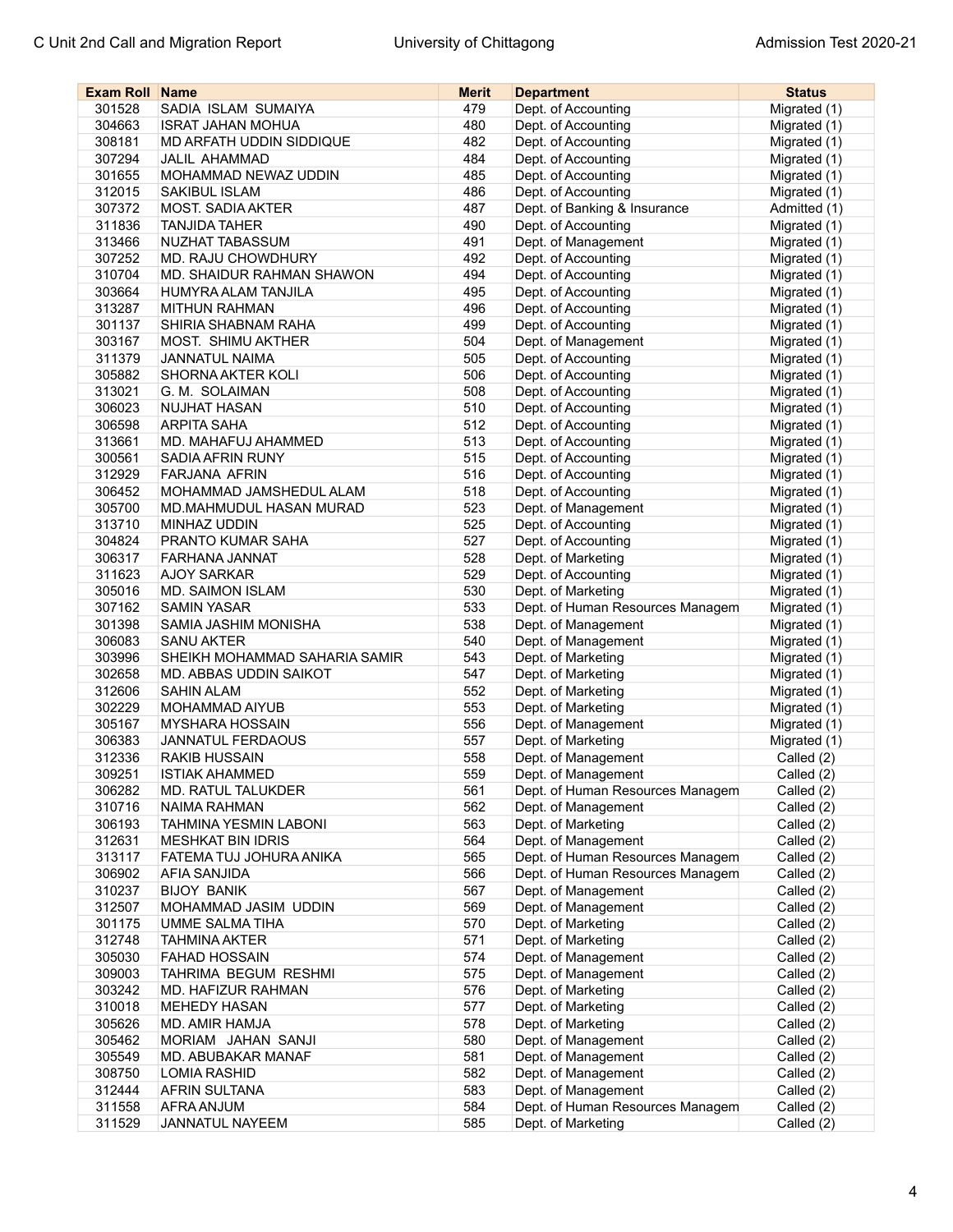| <b>Exam Roll Name</b> |                             | <b>Merit</b> | <b>Department</b>                | <b>Status</b> |
|-----------------------|-----------------------------|--------------|----------------------------------|---------------|
| 309757                | <b>HRIDOY KUMAR DEY</b>     | 586          | Dept. of Management              | Called (2)    |
| 311256                | MD. IBRAHIM IBNE SALAHUDDIN | 587          | Dept. of Management              | Called (2)    |
| 301275                | <b>ASMA AKTER</b>           | 588          | Dept. of Marketing               | Called (2)    |
| 305191                | <b>EMON MIAH</b>            | 589          | Dept. of Marketing               | Called (2)    |
| 304992                | ROKEYA BINTHE MUSLIM        | 590          | Dept. of Management              | Called (2)    |
| 304170                | KAZI SAHADAT HOSSAIN        | 591          | Dept. of Marketing               | Called (2)    |
| 305402                | SHAKIL AHMED RAFI           | 593          | Dept. of Marketing               | Called (2)    |
| 304724                | <b>TOYBUL HASAN</b>         | 595          | Dept. of Marketing               | Called (2)    |
| 311093                | MOHAMMAD ADNAN CHOWDHURY    | 596          | Dept. of Marketing               | Called (2)    |
| 301101                | <b>RIYA BARUA</b>           | 597          | Dept. of Management              | Called (2)    |
| 308316                | NAFISA OURCY KADERY         | 598          | Dept. of Marketing               | Called (2)    |
| 301385                | MD. TOUHIDUL ALAM NAYEM     | 599          | Dept. of Marketing               | Called (2)    |
| 307084                | SHAHARIAR MAHMUD RAHAT      | 600          | Dept. of Management              | Called (2)    |
| 309106                | MD. HASIBUL ALAM            | 601          | Dept. of Management              | Called (2)    |
| 310592                | <b>UMME HAFSA</b>           | 602          | Dept. of Marketing               | Called (2)    |
| 308507                | MD. MASUD AHAMMAD SUNNY     | 603          | Dept. of Marketing               | Called (2)    |
| 308136                | <b>TASLIME SARKAR</b>       | 605          | Dept. of Marketing               | Called (2)    |
| 310172                | <b>MOHAMMAD MASUD</b>       | 606          | Dept. of Marketing               |               |
|                       | MD. MONAIM HOSSAIN          | 607          | Dept. of Management              | Called (2)    |
| 309464                |                             |              |                                  | Called (2)    |
| 301194                | <b>FATEHA NAMNE NISA</b>    | 608          | Dept. of Marketing               | Called (2)    |
| 307446                | <b>ANAMIKA DEY</b>          | 609          | Dept. of Marketing               | Called (2)    |
| 311460                | SADIA AFROZ                 | 610          | Dept. of Human Resources Managem | Called (2)    |
| 305746                | <b>ISTIAK AHMED</b>         | 612          | Dept. of Human Resources Managem | Called (2)    |
| 309937                | <b>TASFIA TABASSUM</b>      | 614          | Dept. of Marketing               | Called (2)    |
| 304411                | MD. EMON                    | 615          | Dept. of Management              | Called (2)    |
| 300685                | UMME TASNIM SADIA           | 616          | Dept. of Marketing               | Called (2)    |
| 312931                | <b>ANAMIKA SINGHA</b>       | 617          | Dept. of Management              | Called (2)    |
| 303919                | <b>SAKLAIN MOSTAFA</b>      | 618          | Dept. of Marketing               | Called (2)    |
| 310233                | ORPITA DAS MEME             | 619          | Dept. of Management              | Called (2)    |
| 308004                | <b>TURNA DHAR</b>           | 620          | Dept. of Marketing               | Called (2)    |
| 302517                | <b>MD. JOHIRUL ISLAM</b>    | 621          | Dept. of Management              | Called (2)    |
| 307276                | SANJIDA HOQUE               | 622          | Dept. of Marketing               | Called (2)    |
| 302667                | <b>RABIUL HASAN</b>         | 624          | Dept. of Marketing               | Called (2)    |
| 300882                | <b>SRITY AKTER</b>          | 625          | Dept. of Human Resources Managem | Called (2)    |
| 310655                | SAYEDA NASRIN SULTANA TANIA | 626          | Dept. of Management              | Called (2)    |
| 305730                | <b>MISKAT UDDIN</b>         | 627          | Dept. of Marketing               | Called (2)    |
| 304531                | RIYA RANI DAS               | 629          | Dept. of Marketing               | Called (2)    |
| 312269                | <b>FARIA YEASMEN</b>        | 630          | Dept. of Banking & Insurance     | Called (2)    |
| 304154                | <b>TASMIN AKTER</b>         | 631          | Dept. of Management              | Called (2)    |
| 303579                | <b>SUSHMITA DAS</b>         | 633          | Dept. of Marketing               | Called (2)    |
| 309218                | POLE AKTHER                 | 634          | Dept. of Management              | Called (2)    |
| 302767                | ASHFIKA AHMED ASHA          | 636          | Dept. of Management              | Called (2)    |
| 302270                | MD. MAHFUJUR RAHMAN         | 637          | Dept. of Management              | Called (2)    |
| 310591                | ABDULLAH-AL-NOMAN           | 638          | Dept. of Marketing               | Called (2)    |
| 303277                | MD. SOPON MIA               | 639          | Dept. of Marketing               | Called (2)    |
| 304010                | SHAFIUN NESA ARIUN          | 640          | Dept. of Management              | Called (2)    |
| 311157                | KANISKA CHAKMA              | 641          | Dept. of Management              | Called (2)    |
| 311238                | MOHAMMAD ALAM HOSSEN        | 642          | Dept. of Marketing               | Called (2)    |
| 304166                | SIPTIA AZAM SAMIA           | 643          | Dept. of Marketing               | Called (2)    |
| 311420                | MD. AMZAD HOSEN             | 644          | Dept. of Marketing               | Called (2)    |
| 313059                | MD. ABU SIAM                | 645          | Dept. of Management              | Called (2)    |
| 312148                | TAHMINA AKTER TANBIN        | 648          | Dept. of Management              | Called (2)    |
| 303993                | <b>UMME SARIA</b>           | 649          | Dept. of Management              | Called (2)    |
| 313331                | MD. SADAF AL HASAN          | 650          | Dept. of Management              | Called (2)    |
| 313149                | SHOBNOM JARIN SORNA         | 652          | Dept. of Management              | Called (2)    |
| 301422                | <b>HUMAIRA ISLAM</b>        | 653          | Dept. of Marketing               | Called (2)    |
| 306643                | MD. SAKIB MAHMUD SABBIR     | 654          | Dept. of Marketing               | Called (2)    |
| 306089                | UMMA HANI                   | 655          | Dept. of Marketing               | Called (2)    |
| 309707                | SABBIR HASAN                | 656          | Dept. of Management              | Called (2)    |
| 309140                | MOHAMMAD FAHIM              | 657          | Dept. of Marketing               | Called (2)    |
| 311466                | <b>SHOJIB MONDAL</b>        | 658          | Dept. of Marketing               | Called (2)    |
| 310409                | ABU BAKAR SIDDIQUE SHARIF   | 660          | Dept. of Management              | Called (2)    |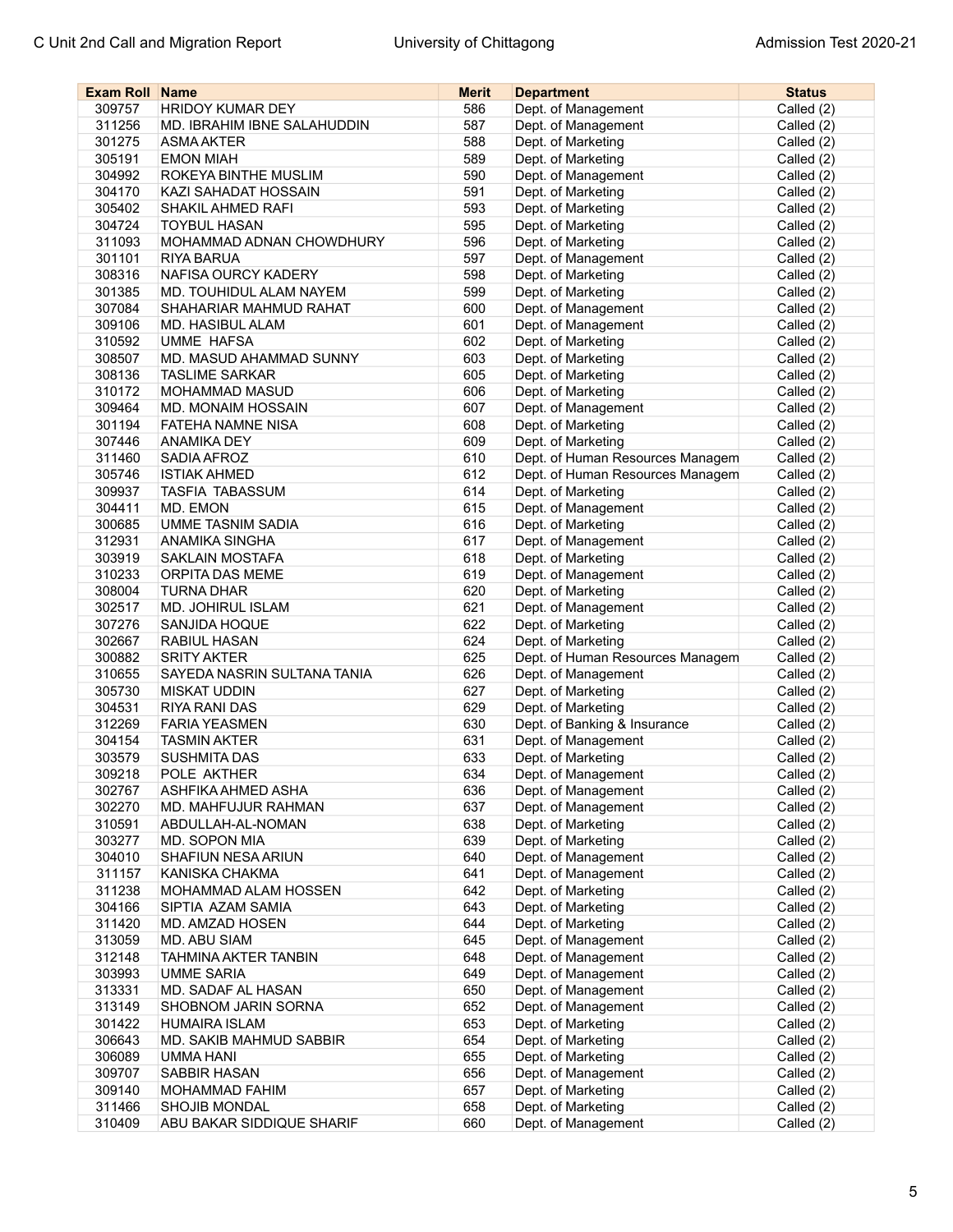| <b>Exam Roll Name</b> |                                   | <b>Merit</b> | <b>Department</b>                | <b>Status</b> |
|-----------------------|-----------------------------------|--------------|----------------------------------|---------------|
| 300402                | <b>NAZIM UDDIN</b>                | 661          | Dept. of Marketing               | Called (2)    |
| 310083                | SAMIHA ALAM ISMITA                | 662          | Dept. of Marketing               | Called (2)    |
| 300794                | AYESHA AROBIA RIDIKA              | 663          | Dept. of Management              | Called (2)    |
| 302446                | MD RABIUL HOSSAIN                 | 664          | Dept. of Management              | Called (2)    |
| 312262                | RABBI ISLAM                       | 666          | Dept. of Management              | Called (2)    |
| 312746                | MD. MEHARAJ HOSSAIN RABBI         | 668          | Dept. of Marketing               | Called (2)    |
| 307784                | <b>JANNATUL ABRAR</b>             | 669          | Dept. of Marketing               | Called (2)    |
| 311138                | <b>TAJIYA MEHARIN</b>             | 670          | Dept. of Marketing               | Called (2)    |
| 303186                | <b>ISHFAQ RAHMAN</b>              | 671          | Dept. of Marketing               | Called (2)    |
| 312440                | <b>AMINA BEGUM</b>                | 672          | Dept. of Management              | Called (2)    |
| 307759                | <b>NASRIN AKTER</b>               | 673          | Dept. of Marketing               | Called (2)    |
| 306101                | <b>HRIDOY NATH</b>                | 674          | Dept. of Marketing               | Called (2)    |
| 306470                | SHAHIDUL ISLAM                    | 676          | Dept. of Management              |               |
|                       |                                   |              |                                  | Called (2)    |
| 308756                | SAYEDA TASFIA AKTER               | 677          | Dept. of Management              | Called (2)    |
| 305808                | <b>FAHAMINA KAISHER</b>           | 678          | Dept. of Management              | Called (2)    |
| 303470                | <b>MOHAMMAD RAIHAN BIN MANSUR</b> | 679          | Dept. of Management              | Called (2)    |
| 301467                | <b>JEBUNNESA AIRIN</b>            | 680          | Dept. of Human Resources Managem | Called (2)    |
| 302979                | <b>TANJINA SULTANA RIAN</b>       | 681          | Dept. of Management              | Called (2)    |
| 311549                | <b>TANJIDA AKTER</b>              | 682          | Dept. of Marketing               | Called (2)    |
| 309372                | <b>SAEED TAMIM</b>                | 684          | Dept. of Management              | Called (2)    |
| 301337                | <b>MD.IMRAN HOSSEN MUFTI</b>      | 685          | Dept. of Human Resources Managem | Called (2)    |
| 305408                | MD.PARVES ISLAM DURJOY            | 686          | Dept. of Management              | Called (2)    |
| 307358                | MD. SAIFULLAH R RAFI              | 687          | Dept. of Management              | Called (2)    |
| 305565                | KAZI MOHAIMINUL ISLAM AKIB        | 688          | Dept. of Marketing               | Called (2)    |
| 304366                | MOHAMMAD JAHEDUL ISLAM EMON       | 689          | Dept. of Marketing               | Called (2)    |
| 304776                | <b>MD. TANVIR HOSSAIN</b>         | 692          | Dept. of Management              | Called (2)    |
| 308276                | SADMAN SHARIAR DIPTO              | 693          | Dept. of Marketing               | Called (2)    |
| 303877                | <b>NYMA SIDDIQA</b>               | 694          | Dept. of Management              | Called (2)    |
| 305080                | MOSAMMAT ASMA BINTE ZAHOOR        | 695          | Dept. of Marketing               | Called (2)    |
| 304555                | SYEDA TANBINA RAHMAN              | 696          | Dept. of Marketing               | Called (2)    |
| 304979                | ALI ARMAN SAKIB                   | 697          | Dept. of Management              | Called (2)    |
| 304564                | <b>MD. SHAHIN ISLAM</b>           | 698          | Dept. of Marketing               | Called (2)    |
| 311737                | <b>JOBAYER AHAMED</b>             | 699          | Dept. of Human Resources Managem | Called (2)    |
| 310910                | MD. GOLAM MOSTOFA                 | 700          | Dept. of Marketing               | Called (2)    |
| 301721                | RAHELATUN NISA                    | 701          | Dept. of Human Resources Managem | Called (2)    |
| 306684                | <b>MUSKAN KABIR</b>               | 702          | Dept. of Human Resources Managem | Called (2)    |
| 308884                | PREETY BEGUM                      | 703          | Dept. of Marketing               | Called (2)    |
| 303204                | <b>MARUFA AKTHER POPY</b>         | 704          | Dept. of Banking & Insurance     | Called (2)    |
| 311983                | MD. ASRAFUZZAMAN                  | 705          | Dept. of Banking & Insurance     | Called (2)    |
| 313049                | <b>SHORNA MONI AKTHER</b>         | 706          | Dept. of Banking & Insurance     | Called (2)    |
| 303331                | MD. MUTTAKIN ALI                  | 707          | Dept. of Human Resources Managem |               |
|                       | SHEIKH MUBINUL ISLAM              |              |                                  | Called (2)    |
| 310077                |                                   | 708<br>709   | Dept. of Human Resources Managem | Called (2)    |
| 306723<br>310908      | SHAHANAZ AKTHER TINA              |              | Dept. of Human Resources Managem | Called (2)    |
|                       | RUBAYET RUSHNAN KHAN              | 710          | Dept. of Human Resources Managem | Called (2)    |
| 300538                | <b>ZANNAT BINTE ZAKER</b>         | 711          | Dept. of Banking & Insurance     | Called (2)    |
| 303047                | SAYED AHMED RASHED                | 712          | Dept. of Human Resources Managem | Called (2)    |
| 306007                | HAFSA BINTE JAHED                 | 713          | Dept. of Banking & Insurance     | Called (2)    |
| 304756                | <b>JANNATUL FERDOUS</b>           | 714          | Dept. of Human Resources Managem | Called (2)    |
| 300451                | <b>SORIFUL ISLAM</b>              | 715          | Dept. of Human Resources Managem | Called (2)    |
| 313167                | <b>BITHY DHAR</b>                 | 716          | Dept. of Human Resources Managem | Called (2)    |
| 310505                | PAYEL SAHA                        | 718          | Dept. of Human Resources Managem | Called (2)    |
| 302829                | RUBAYET HASNA FARUQUE             | 719          | Dept. of Human Resources Managem | Called (2)    |
| 303584                | JANNATUL MARZAN JASY              | 720          | Dept. of Human Resources Managem | Called (2)    |
| 310875                | KAZI SADIA SULTANA NISHAT         | 721          | Dept. of Human Resources Managem | Called (2)    |
| 300956                | MAHUA AKTER TAMANNA               | 722          | Dept. of Human Resources Managem | Called (2)    |
| 307963                | <b>AURPITA BHATTACHARJEE</b>      | 723          | Dept. of Banking & Insurance     | Called (2)    |
| 305033                | MD. SAIFUL ISLAM RONY             | 724          | Dept. of Banking & Insurance     | Called (2)    |
| 308992                | MD. TASLIM UDDIN RAJU             | 725          | Dept. of Human Resources Managem | Called (2)    |
| 308067                | SAMIUN MAZHAR SHAMA               | 726          | Dept. of Human Resources Managem | Called (2)    |
| 313628                | MD. AMINUL ISLAM                  | 727          | Dept. of Human Resources Managem | Called (2)    |
| 300095                | ANTARA FAIRUZ ANIKA               | 728          | Dept. of Human Resources Managem | Called (2)    |
| 311562                | ALI HAIDER AKASH                  | 729          | Dept. of Banking & Insurance     | Called (2)    |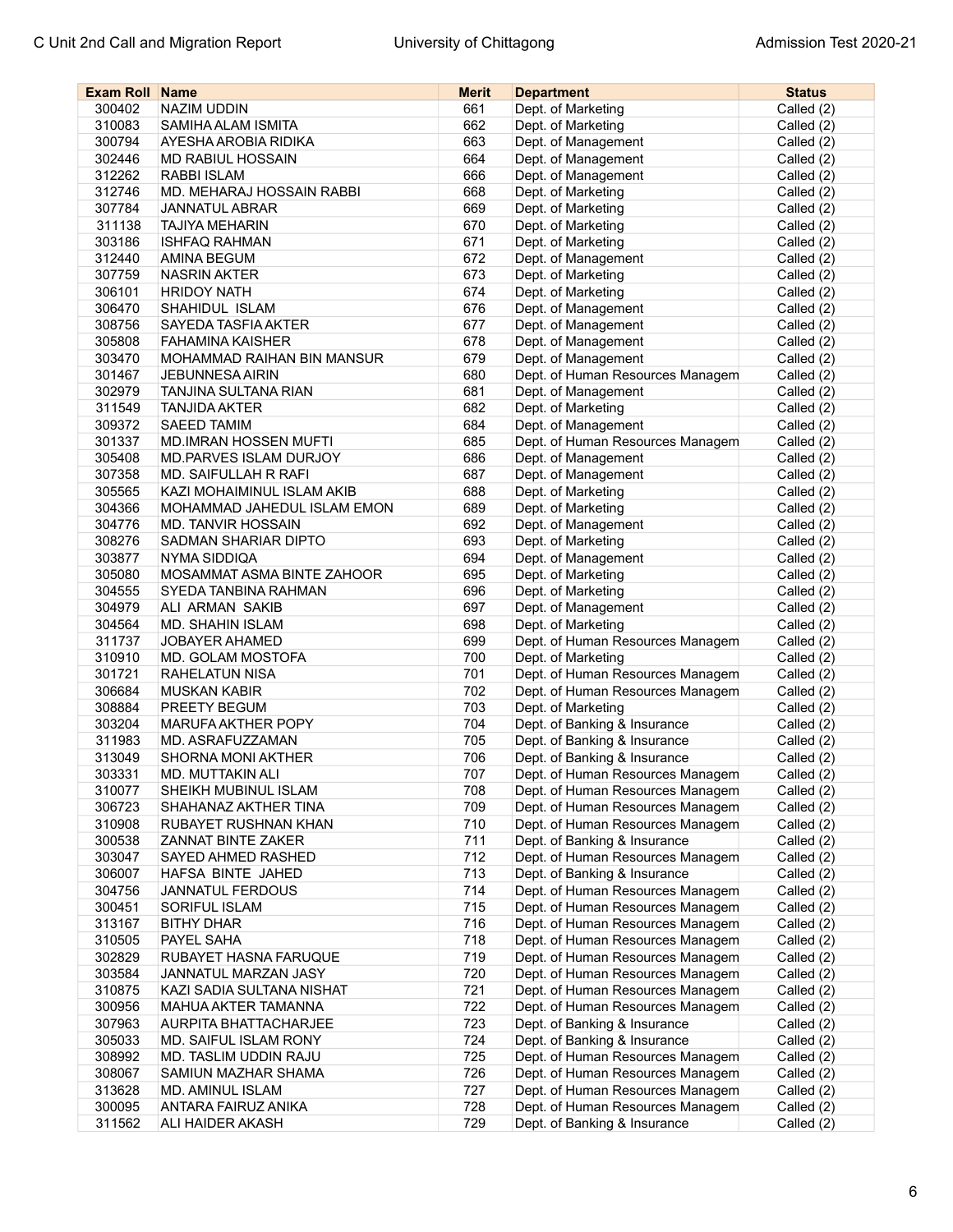| <b>Exam Roll Name</b> |                               | Merit | <b>Department</b>                | <b>Status</b> |
|-----------------------|-------------------------------|-------|----------------------------------|---------------|
| 309433                | <b>BICKRAM BHATTACHARJA</b>   | 730   | Dept. of Banking & Insurance     | Called (2)    |
| 312909                | <b>SAMIATUN NUR</b>           | 731   | Dept. of Human Resources Managem | Called (2)    |
| 312608                | <b>TOWSIF UR RAHMAN</b>       | 732   | Dept. of Human Resources Managem | Called (2)    |
| 300752                | <b>TANJILA AFRIN TARIN</b>    | 733   | Dept. of Banking & Insurance     | Called (2)    |
| 304919                | <b>IMRAN HOSSAIN SHAWON</b>   | 734   | Dept. of Human Resources Managem | Called (2)    |
| 309346                | <b>TOWHEDUL ISLAM</b>         | 735   | Dept. of Human Resources Managem | Called (2)    |
| 310775                | <b>JASIA AKTER</b>            | 736   | Dept. of Human Resources Managem | Called (2)    |
| 305687                | <b>MD. OMAR FARUK</b>         | 737   | Dept. of Human Resources Managem | Called (2)    |
| 303720                | MD. ZOBAYAR IBN SAYED SOPNIL  | 738   | Dept. of Human Resources Managem | Called (2)    |
| 310273                | <b>TASNOVA TASRIN</b>         | 739   | Dept. of Human Resources Managem | Called (2)    |
| 302393                | MD. SHAHRUKH KHAN             | 740   | Dept. of Banking & Insurance     | Called (2)    |
| 308523                | FAIZA SULTANA                 | 741   | Dept. of Human Resources Managem | Called (2)    |
| 303613                | MUHAMMAD NASIF IBN AZAM       | 742   | Dept. of Human Resources Managem | Called (2)    |
| 313217                | MD. IBRAHIM KHALIL            | 743   | Dept. of Human Resources Managem | Called (2)    |
| 305303                | KAZI NASIRULLAH ONOY          | 744   | Dept. of Human Resources Managem | Called (2)    |
| 306596                | NAIMA AKTER                   | 745   | Dept. of Banking & Insurance     | Called (2)    |
| 301953                | <b>SIRAZUM MUNIRA</b>         | 746   | Dept. of Human Resources Managem | Called (2)    |
|                       |                               |       |                                  |               |
| 309698                | NUSRAT ZAHAN ONISHA           | 747   | Dept. of Banking & Insurance     | Called (2)    |
| 309879                | <b>MOHAYMIN NUR TAWSIF</b>    | 748   | Dept. of Banking & Insurance     | Called (2)    |
| 300798                | <b>JANNATUL FERDAUS.</b>      | 749   | Dept. of Banking & Insurance     | Called (2)    |
| 301836                | <b>IBRAHIM KHALIL</b>         | 750   | Dept. of Banking & Insurance     | Called (2)    |
| 301314                | M.SHAHRIAR HOSSAIN            | 751   | Dept. of Banking & Insurance     | Called (2)    |
| 304424                | NAHIAN OAZIHA                 | 752   | Dept. of Banking & Insurance     | Called (2)    |
| 306694                | SUMAIYA SULTANA POLY          | 753   | Dept. of Banking & Insurance     | Called (2)    |
| 300219                | <b>HARUNUR RASID</b>          | 754   | Dept. of Banking & Insurance     | Called (2)    |
| 302137                | SUDARSHAN CHAKRABORTY         | 755   | Dept. of Banking & Insurance     | Called (2)    |
| 304476                | MD. ABU JAYED                 | 756   | Dept. of Banking & Insurance     | Called (2)    |
| 306223                | SADIA ISHTIAQUE               | 757   | Dept. of Banking & Insurance     | Called (2)    |
| 304989                | MOHAIMENUL MAHIAN             | 759   | Dept. of Banking & Insurance     | Called (2)    |
| 310906                | <b>AISHY BARUA</b>            | 760   | Dept. of Banking & Insurance     | Called (2)    |
| 304308                | FAWJIYA KARIM SOMIYA          | 761   | Dept. of Banking & Insurance     | Called (2)    |
| 311443                | MD. ROBIUL ISLAM              | 763   | Dept. of Banking & Insurance     | Called (2)    |
| 307490                | MD.MASFIQURE RAHMAN MAHIN     | 764   | Dept. of Banking & Insurance     | Called (2)    |
| 307920                | <b>KHADIJA AKTER</b>          | 765   | Dept. of Banking & Insurance     | Called (2)    |
| 302321                | MD. ASHRAFUL ALOM ABIR        | 766   | Dept. of Banking & Insurance     | Called (2)    |
| 303084                | MD. SIFAT ULLAH               | 767   | Dept. of Banking & Insurance     | Called (2)    |
| 302652                | <b>ASHRAFUL RAHMAN</b>        | 768   | Dept. of Banking & Insurance     | Called (2)    |
| 308060                | ARAFAT MAHABUB CHOWDHURY TOHA | 769   | Dept. of Banking & Insurance     | Called (2)    |
| 313557                | THAMID AWSAF RIAD             | 770   | Dept. of Banking & Insurance     | Called (2)    |
| 308186                | <b>AVIJIT DATTA</b>           | 771   | Dept. of Banking & Insurance     | Called (2)    |
| 300395                | SANJIDA AKTAR                 | 772   | Dept. of Banking & Insurance     | Called (2)    |
| 310814                | NAZMUL MIA                    | 773   | Dept. of Banking & Insurance     | Called (2)    |
| 308584                | SHAHRIAR ISLAM SHOVON         | 774   | Dept. of Banking & Insurance     | Called (2)    |
| 300499                | KANIZ FATEMA                  | 775   | Dept. of Banking & Insurance     | Called (2)    |
| 300204                | MD ABDUL HAMID                | 776   | Dept. of Banking & Insurance     | Called (2)    |
| 305008                | <b>BARIUL ISLAM</b>           | 777   | Dept. of Banking & Insurance     | Called (2)    |
| 311017                | ABDULLAH ALL MARUF            | 778   | Dept. of Banking & Insurance     | Called (2)    |
| 307470                | <b>JOY CHAKRABORTY</b>        | 780   | Dept. of Banking & Insurance     | Called (2)    |
| 308275                | <b>AKLIMA AKTHER</b>          | 781   | Dept. of Banking & Insurance     | Called (2)    |
| 309995                | JAFAR ALI KHAN                | 782   | Dept. of Banking & Insurance     | Called (2)    |
| 308111                | REZWANA TAJRIN                | 783   | Dept. of Banking & Insurance     | Called (2)    |
| 306106                | <b>ISRAT JAHAN NABILA</b>     | 784   | Dept. of Banking & Insurance     | Called (2)    |
| 302765                | NURUL ISLAM CHOWDHURY         | 785   | Dept. of Banking & Insurance     | Called (2)    |
| 309113                | <b>MST. AFROJA AKTER</b>      | 786   | Dept. of Banking & Insurance     | Called (2)    |
| 310498                | SUMIYA RAHMAN                 | 788   | Dept. of Banking & Insurance     | Called (2)    |
| 304545                | SHIFAT TAHIM ERIN             | 790   | Dept. of Banking & Insurance     | Called (2)    |
| 306580                | SADIK MOHAMMAD BIN MONSUR     | 791   | Dept. of Banking & Insurance     | Called (2)    |
| 312776                | SURAIYA YEASMIN               | 792   | Dept. of Banking & Insurance     | Called (2)    |
| 313392                | KOLI AKTER                    | 793   | Dept. of Banking & Insurance     | Called (2)    |
| 309292                | ABDUR RAHMAN                  | 794   | Dept. of Banking & Insurance     | Called (2)    |
| 311263                | TAHRIMA AHMED                 | 796   | Dept. of Banking & Insurance     | Called (2)    |
| 303229                | MD. FAHIM                     | 797   | Dept. of Banking & Insurance     | Called (2)    |
|                       |                               |       |                                  |               |